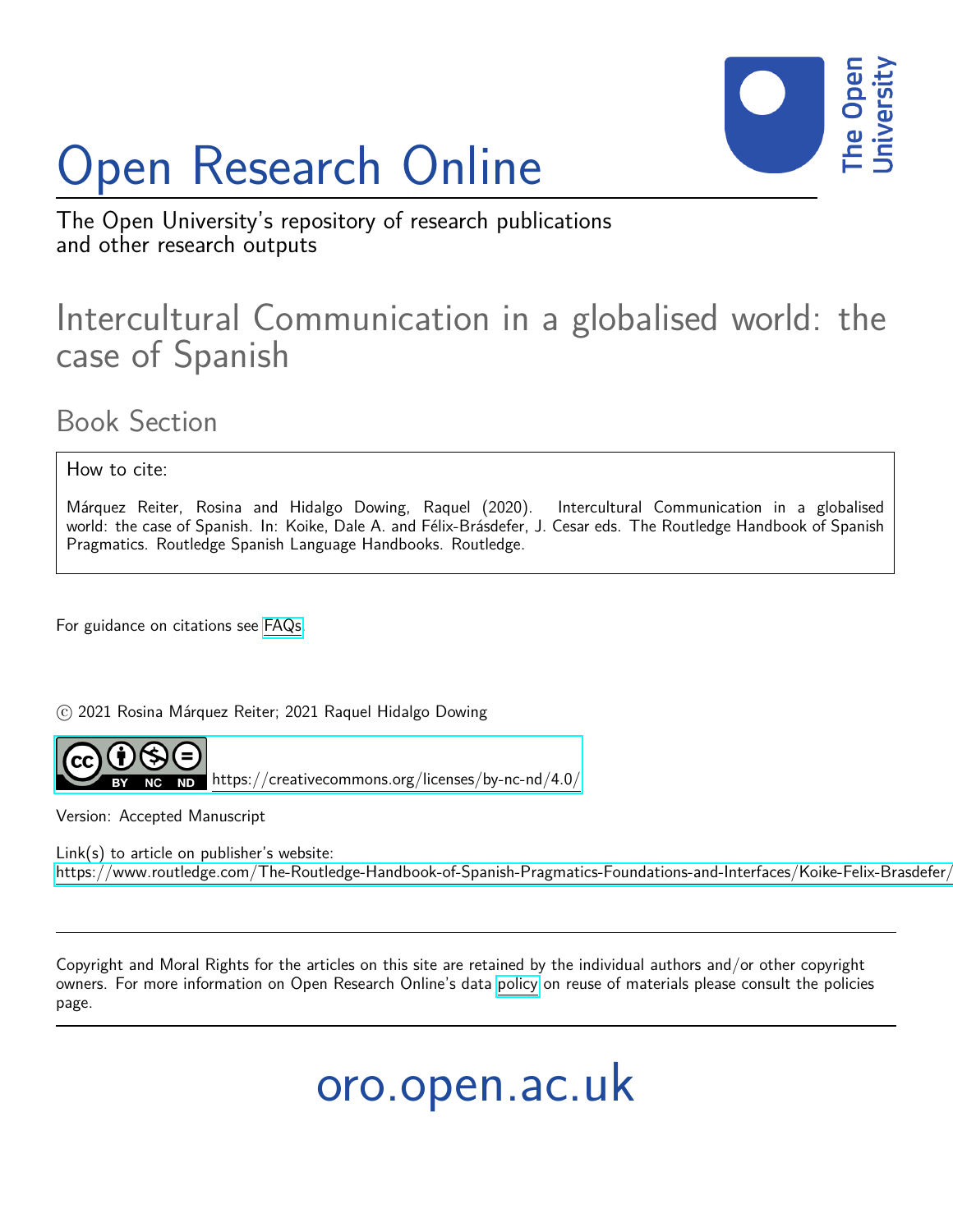#### **Intercultural Communication in a globalized world: the case of Spanish**

Rosina Márquez Reiter (University of Surrey) and Raquel Hidalgo Downing (Universidad Complutense de Madrid)

In this chapter we offer a précis of research conducted on intercultural communication in Spanish and present an analysis of the construction of interculturality between speakers of Spanish in contemporary contexts resulting from globalisation. We start by reviewing the studies conducted on the topic from a contrastive pragmatics angle as cross-cultural findings have often been used to predict the prospective intercultural contact between members of different Spanish lingua-cultures. We then turn our attention to constructivist studies of encounters between speakers of different Spanish-speaking backgrounds in transnational settings. Their differences may reside in their ethnolinguistic identities, the varieties of Spanish they speak and their access to resources, among others. What these speakers have in common is the fact that they have had limited contact with one another in the past despite speaking the same basic language: Spanish. The discussion of such encounters is illustrated by previously unexamined instances of interculturality in communicative settings such as transnational service encounters, interactions in contexts of voluntary migration, multilingual settings and tourism.

Key words: interculturality, cross-cultural communication, diversity, endorsement of sameness and difference

#### **1. Introduction**

Intercultural communication in Spanish, as in many other languages, has primarily received attention in educational settings, especially in the language classroom where issues of cultural misunderstanding have been generally attributed to insufficient pragmatic competence in a foreign or second language (see, for example, Thomas, 1983, cf. Heath 1983; Michaels & Collins, 1984). In this sense, intercultural communication has been generally associated to intercultural competence and questions of language learning and teaching, with an emphasis on research on the use of English as a foreign language (see, for example Byram, 2003; Liddicoat & Scarino, 2013; Liddicoat et al., 2003; Kramsch, 2014, Kramsch & Uryu, 2011, Risager, 2006).

Questions of intercultural communication beyond the language classroom have received significantly less attention and have been tangentially approached by scholars working on Spanish cross-cultural pragmatics, language contact and, more recently, by those interested in transnational contexts resulting from globalisation where speakers from different Spanishspeaking cultural backgrounds are brought together (e.g. call centres, ethnic migrant businesses). That intercultural communication beyond the educational sphere has been relatively neglected by pragmaticists may respond to the fact that communication between speakers of the same (basic) language is mostly seen as unproblematic. This results from the implicit assumption made between the national language spoken by native speakers and the lack of diversity with which national languages and their speakers have been generally understood (cf. Gumperz, 1983 on communicative repertoires; Bloomaert, 2010). In addition,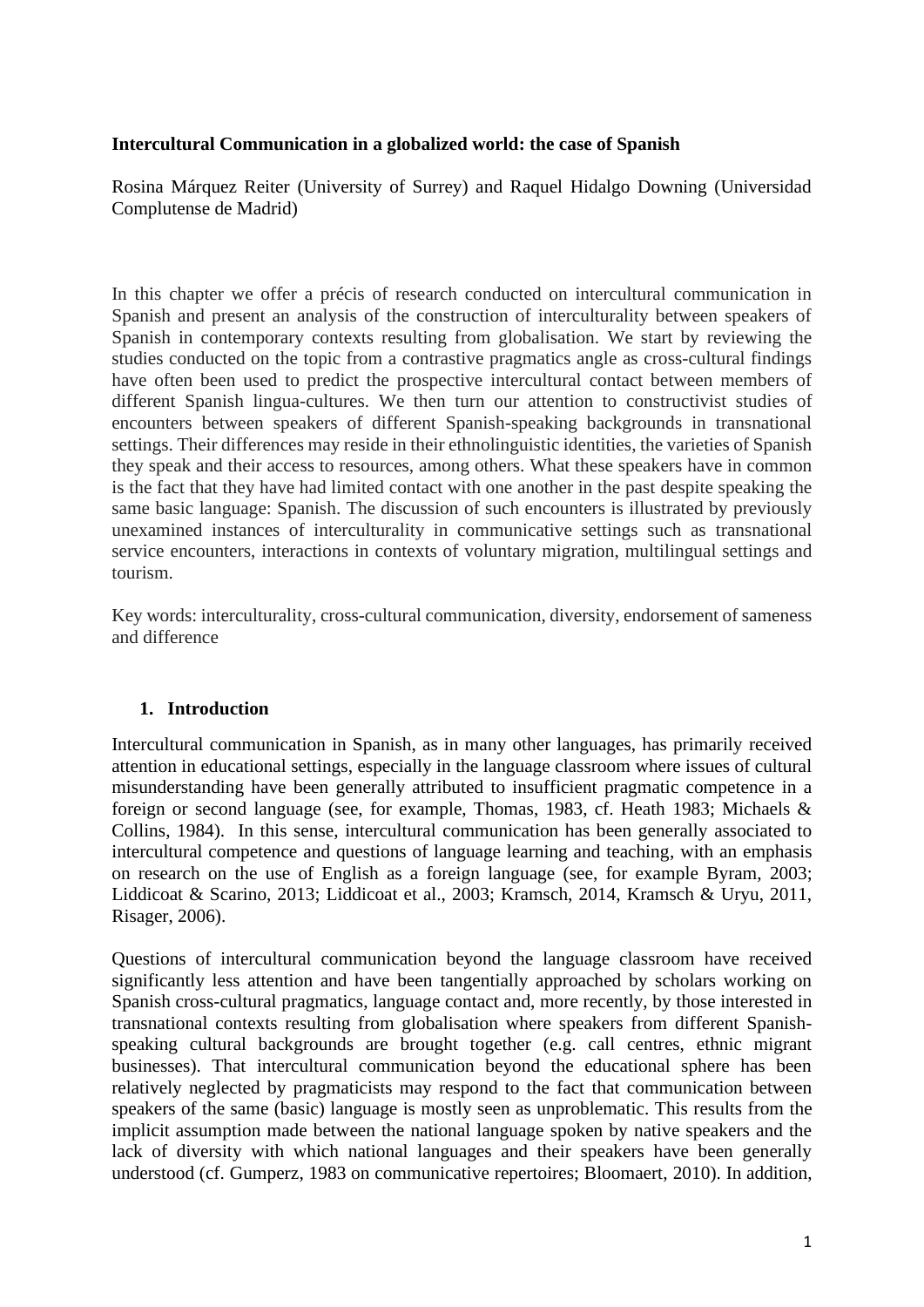the general availability of the internet has enabled (local) businesses to operationalise their services across the globe (e.g. call centres), leading to the observed standardisation of certain communicative practices (e.g. Cameron, 2000 on the feminization of the workforce) and to the commodification of certain languages (e.g. Heller, 2003 on French in Quebec). It has resulted in the assumption that intercultural salient phenomena may be less likely to occur (Sifianou, 2013 on politeness patterns). However, research on the political economies of language (see, for example, Duchêne and Heller, 2012) and on intercultural communication between speakers of Spanishes in globalised communicative settings (e.g. Márquez Reiter, 2011) have shown that this is not necessarily the case, especially when one or both interactional parties resists other-ascribed categorisations (see example 3 below). It is the findings of these studies with special attention to those that concentrate on Spanish that the current chapter addresses. Before we proceed to do so, we will clarify our definition of intercultural communication relative to cross-cultural communication and briefly dwell on methods that these studies have employed.

#### **2. On the distinction between cross-cultural and intercultural communication**

As pointed by Gudykunst (2003) the terms cross-cultural and intercultural have often been used interchangeably (see also Keckecs, 2017 and the chapter on Cross-cultural pragmatics in this volume). A broadly shared view and one we concur with considers that cross-cultural pragmatics examines phenomena in two different languages and cultures which are contrasted with one another and analysed through native speakers' productions. Native speakers' performances are used to establish the pragmalinguistic forms of certain activities (i.e. speech acts) in given languages and provide insights into the cultural values, norms and representations related to such forms. Cross-cultural pragmatics has proved to be a fruitful area of interest in Spanish. Studies have examined the cultural norms, politeness strategies and style choices in the realization of speech acts by means of different degrees of elicitation procedures -from discourse completion tests to open role-plays- (e.g. Félix-Brasdefer, 2008; Hickey, 1991; Márquez Reiter, 2000 on Spanish and English; Maíz Arévalo, 2012; Siebold, 2008 on Spanish and German, Ruiz de Zarobe 2004 on Spanish and French). One of the common denominators among these studies is the focus on the realisation of given speech acts to ascertain the extent to which the pragmalinguistic formulations of the acts, particularly their level of (in) directness indicate differences in politeness orientations. In this sense, these studies, much in line with the research in other lingua cultures at that time, is informed by the quest for universality that characterised the pragmatics enterprise in those days (Brown & Levinson, 1987; Leech, 1983). This is evident in the connection that the most of these studies make between patterns of (in) directness and the politeness orientations of the lingua cultures of the native speakers who participated in them. 1

The cross-cultural pragmatics venture has also employed naturalistic and quasi-naturalistic interactions. For instance, Fernández Amaya (2013) examined simultaneous speech in American English and Peninsular Spanish mundane telephone closings. She maintained that simultaneous speech in Spanish may not be perceived as a violation of the turn-taking principles, but rather as a positive politeness strategy (Brown & Levinson, 1987) aimed at creating a bond between speakers who are relatives and friends (see also Placencia, 1992 on patterns of politeness in everyday telephone conversations in Ecuadorian Spanish and British English). A similar interactional orientation of the cross-cultural venture was marked by studies on sociopragmatics (Márquez Reiter and Placencia, 2005). In these, the overall organisation of interactional activities (e.g. service encounters) and their specific characteristics (e.g. discursive strategies) including their associated speech acts, are examined and interpersonal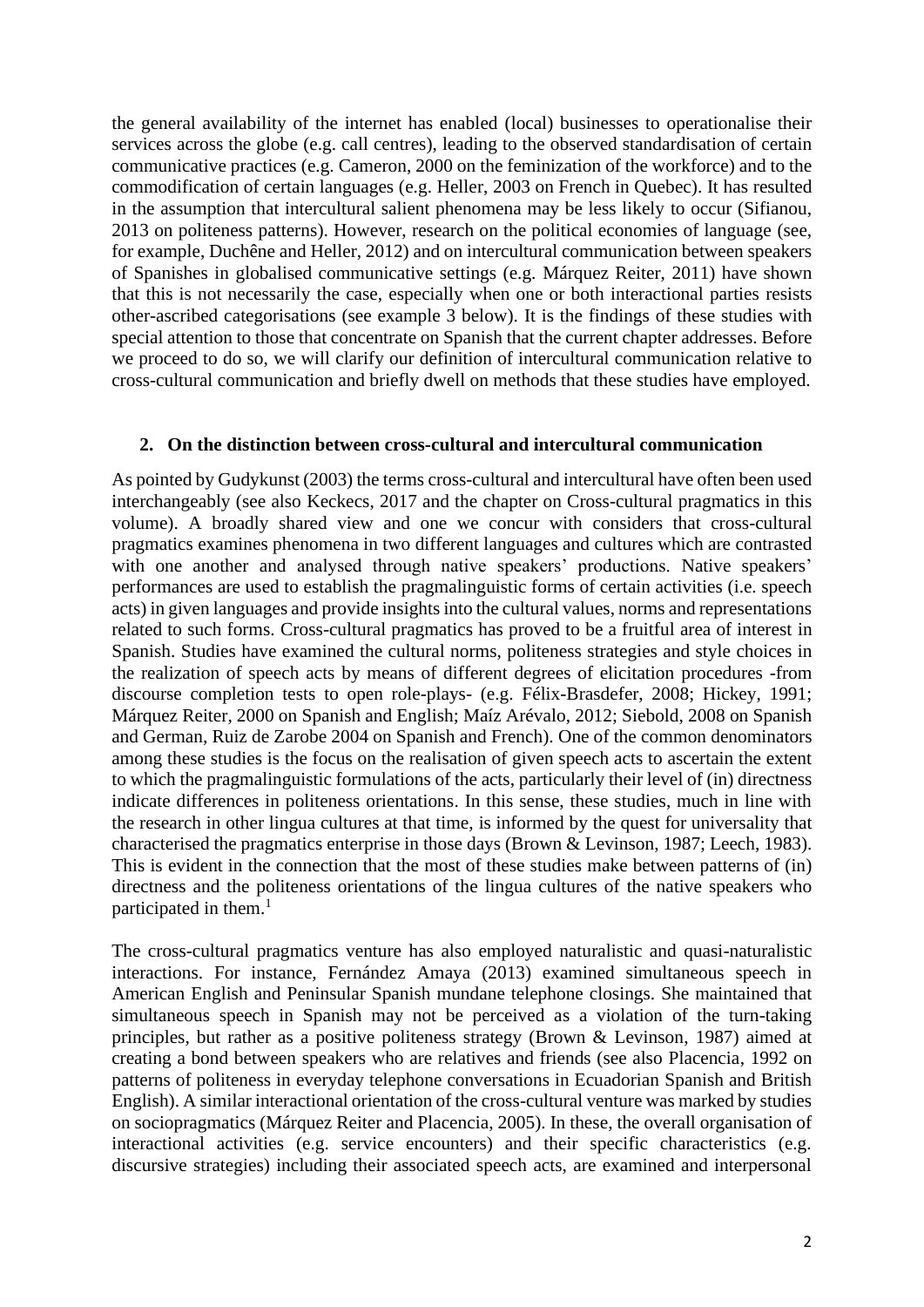orientations and cultural values identified. For instance, Curcó (1998) compared Peninsular and Mexican Spanish and observed that while requests in both varieties are indirect, in Mexican Spanish they were internally modified, especially by means of diminutives which were virtually absent from Peninsular Spanish. Similarly, Fant (1996) examined conversational regulation in negotiation interactions in Mexico and Spain and reported that Spaniards not only uttered more words and intervened in more occasions than Mexicans, but also showed more instances of speech overlap and interruption. Mexican speakers, on the other hand, were reported to use lateral sequences more often than Spaniards. The differences in conversational style was attributed to higher cohesion among Mexican participants, and higher tolerance to confrontation in negotiation among Spaniards. Bravo (1998) explored negotiations between Swedes, Spaniards and Mexicans with a focus on the role of laughter. She found that Spaniards, unlike their counterparts, used laughter in thematic negotiating activities in order to mitigate expressions of disapproval. García (2004) observed that Venezuelan speakers approached their employees as if they were in symmetrical relationships, unlike the Peruvian Spanish speakers who participated in her study whose linguistic behaviour stressed the asymmetry of the relationship. Overall, the findings from the above studies indicated differences in terms of degree rather than absolute differences. In view of this, Márquez Reiter (2002) examined conventional indirectness, the most preferred strategy for requesting in Spanish -as well as in the other languages- and showed that the Uruguayan Spanish speaking participants of her study used more internal and external modifications than the Spaniards. She thus maintained that the observed difference in padding resided in tentativeness rather than in levels of indirectness (understood as the correlation between sentence structure and illocutionary force).

This illustrative and non-exhaustive list of contrastive pragmatic studies focused on two varieties of Spanish, from a geographical or regional perspective (see also Placencia, 2004 on Quito and Guayaquil, Ecuador) and applied a similar analytic toolkit to the previously mentioned cross-cultural studies between Spanish in contrast with another language (i.e. the study of speech act realization and differences in style or politeness strategies in discourse practices, considering the roles of social variables such as social distance and power in the way interpersonal relations are managed). Findings from studies where two varieties of Spanish are analysed independently and then compared to one another have been of value to language learning, translation, business communication, and mediation in general to better understand and advice on the adequacy of language use in line with expected cultural norms. Overall, they have brought to the fore the relative directness that characterizes Peninsular Spanish relative to Latin American varieties of Spanish and offered a platform for the development of (socio) pragmatic variation (Placencia, 1998; Márquez Reiter & Placencia, 2005).

#### **3. On intercultural communication and interculturality**

Broadly speaking, intercultural pragmatics "is concerned with the way the language system is put to use in social encounters between human beings who have different first languages, communicate in a common language, and usually, represent different cultures" (Kecskes, 2014, p.14). In our view, however, intercultural pragmatics also encompasses interactions between speakers who do not share the same language or language variety or cultural ways, creating an interactive space where diverse and potentially unfamiliar communicative repertories and styles come in contact with one another creating "interculture" through interaction. Intercultural pragmatics and, more specifically, intercultural communication may also include speakers of the same basic language who come from different backgrounds, such as speakers of Spanishes as well as speakers of any basic language with different educational trajectories,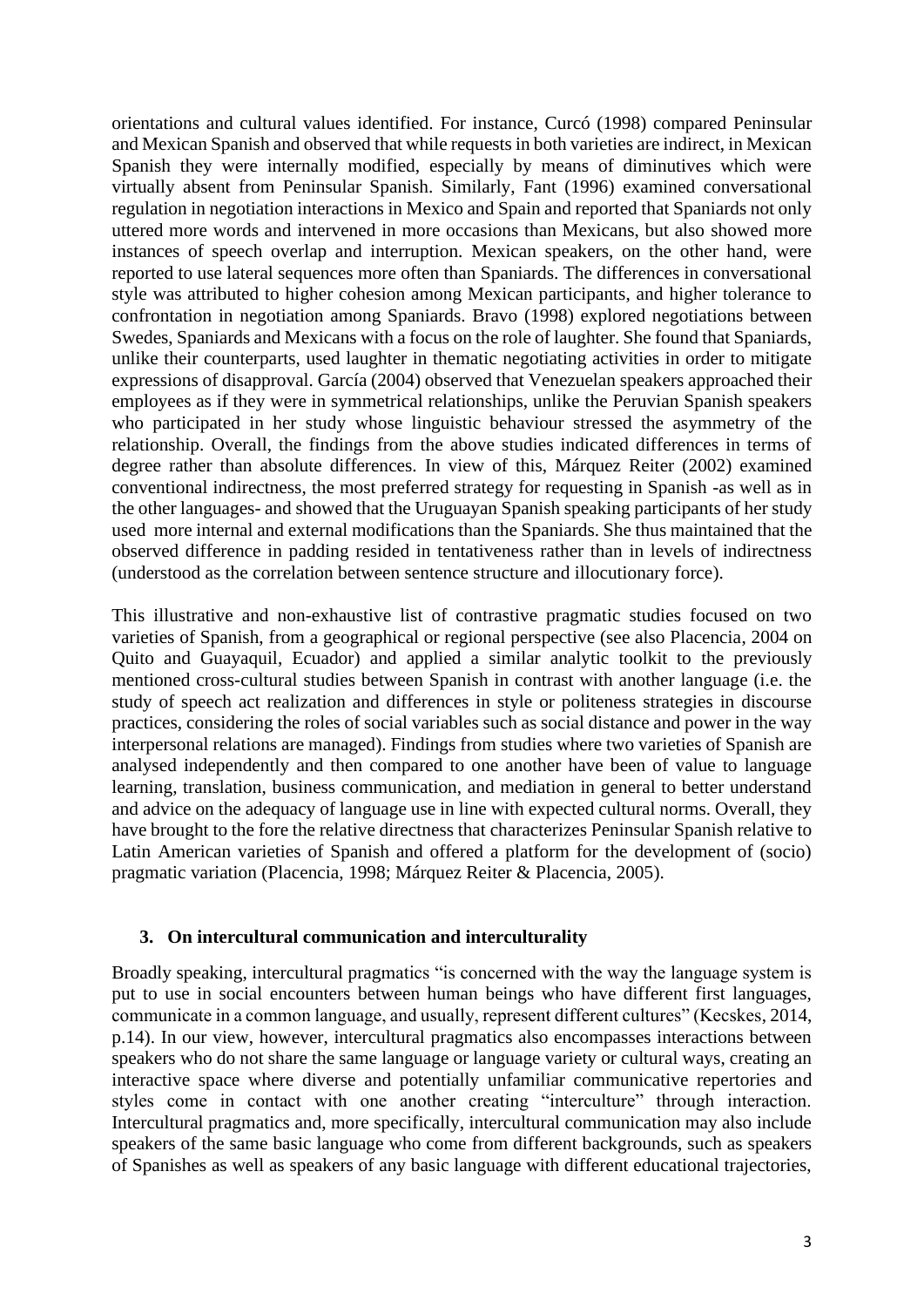income or occupations who rarely interact with one another, especially in contexts of inequality (consider *Pygmalion*). In this sense, intercultural communication needs to divorce itself from the native-speaker model it developed from. Intercultural communication started in 1946 when the U.S. launched the Foreign Service Act. Culture was then equated with nation, and within the nation it was the behaviour of the middle-class that constituted the main focus of attention. It has been difficult since then for the field to depart from its homogenic and hegemonic<sup>2</sup> roots. Let us consider example 1, below, taken from a televised interview between Spanish citizens and politicians where a citizen asks Josep Lluis Carod<sup>3</sup> a question.

Example (1) [Televised interview between citizens and politicians] (RTVE,<sup>4</sup> 17/10/2009)

- 202 Reporter: *Hola/ buenas noches/*
- 203 Carod: *bona nit/*
- 204 Citizen: *don José Luis*
- 205 Carod: *Perdón/ yo me llamo Josep Lluis*
- 206 Citizen: *Bueno, es que yo no entiendo catalán*
- 207 Carod: *y no*
- 208 Carod: *[No/ no/] es que no hace falta entender catalán// Yo me llamo como me llamo*
- 209 *aquí y en la China popular//*
- 210 Citizen: *[yo/ yo]*
- 211 Carod: *y usted no tiene/ perdone que se lo diga/ ningún derecho a modificar mi*
- 212 *nombre// Yo me llamo Josep Lluis/ No me llamo de otra forma//*

'Reporter: Hello/ good evening/

Carod: bona nit/

Citizen: don José Luis/

Carod: Excuse me/ my name is Josep Lluis/

Citizen: Well/ the thing is/ I don't understand Catalan/

Carod: no

Carod: No/ no/ the point is that you don't need to understand Catalan//my name is the same here and in China

Citizen: I/ I….

Carod: and you have no/ sorry to tell you/ you have no right to change my name//my name is Josep Lluis/I have no other name than that'

In example (1), despite the deference with which the citizen addresses Carod (i.e. note the insertion of the title 'Don' in line 204), upon hearing his name in Spanish, especially after offering a second pair part to the Spanish greeting in Catalan, the politician utters a repair, albeit prefaced by an apologetic formula ('perdón'), thus in keeping with the deference conveyed thus far to assert his Catalan identity. Beyond this being an appropriate setting to do so (i.e. an interview between citizens and politicians), the repair offers Carod a legitimate opportunity to challenge what he sees as a hegemonic view of Spanish culture where diversity is erased (Urciouli, 2011). Carod's repair leads the citizen to attempt to remedy damage to her face (i.e. not knowing the name of the politician she addresses) by offering a justification (line 206). The justification, however, adds insult to injury as observed by Carod's reaction (lines 208-209). It is successfully countered by invoking the individual's rights to self-identity claims in any society, including far away cultures with a different political system (line 209). This example captures how interculturality is constructed within the same nation State by locals, and is not necessarily a communicative phenomenon between speakers who are not proficient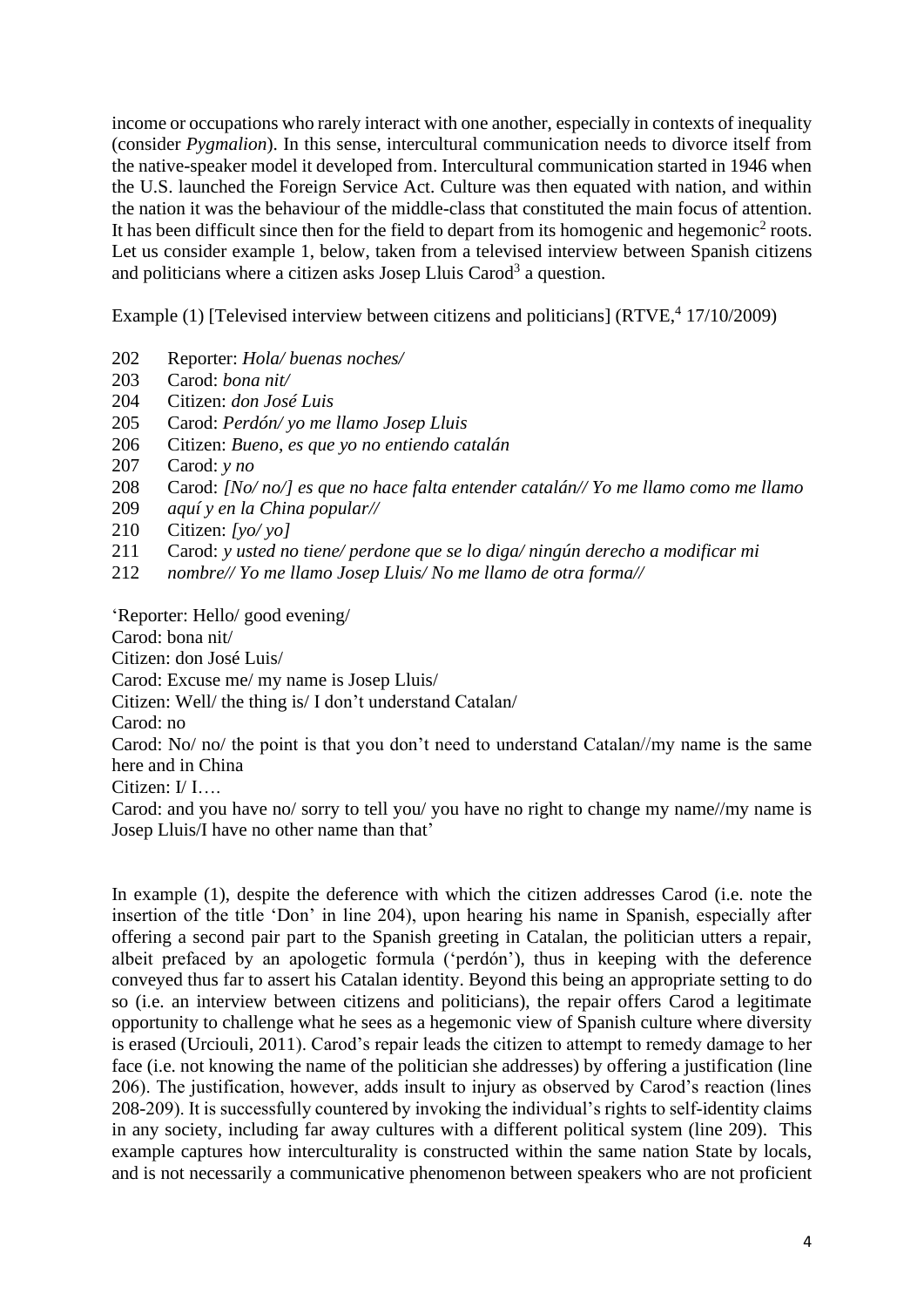in one of the official languages of the nation State: in this case Spanish. Intercultural communication does not just entail the contact between different groups of speakers who may or may not speak the same language variety. Intercultural communication is located at the level of interaction (written and spoken) and potential differences between groups of speakers are not necessarily understood in terms of their belonging to a given national culture (Márquez Reiter, 2011).

As far as Spanish is concerned, intercultural communication has mainly focused on interactions in situations of language contact. Schrader-Kniffki (2004, 1995) examined interactions between Spanish and Zapotec (Mexico) speakers. She observed the emergence of mixed forms of politeness, which do not occur in natural native speaking practices in either language but are the result of intercultural interaction. Having a long experience of contact with Hispanophone speakers, Zapotec speakers have adapted certain Zapotec politeness strategies used in in-group interactions, such as the avoidance of refusals to requests, in order to interact with those who are not part of their in-group and avoid misunderstandings.<sup>5</sup> Steckbauer (1997) examined Spanish as lingua franca in Lima (Peru), where indigenous immigrants coming to the capital do not share the same language or the same variety of Quechua and communicate in Spanish even if mastery of this language varies considerably depending on previous instruction. Also, Gugenberger (1997) focused on language contact between speakers of Aymara and different varieties of Quechua. The author analysed interviews with members of the indigenous communities where negative attitudes towards varieties of Quechua emerged, showing the asymmetries between speakers who share a basic language (Spanish) but do not have common cultural norms. Of note within the long list of studies on language contact is Henze's (1997) work on code-switching by New York City Puerto Rican speakers from an intercultural angle. Henze found that while Puerto Rican speakers do not have problems of comprehension, their use of English or Spanish reflect two different, even opposite, cultural worlds and models of identity.

As Zimmermann (2000) points out, intercultural communication has occurred throughout history in many contexts where language contact and multilingualism have been common, spread phenomena and lingua franca (Latin for instance) has played an important role in bridging speakers from different cultural contexts and backgrounds. However, the possibilities of intercultural encounters have increased exponentially in the past century, as a result of the evolution of capitalism and its pervasive effects on mobility, internationalization, migration and globalization processes. Although in smaller numbers than English, the Spanish language has undergone similar processes of dissemination and diversity than English (Garrido, 2010; Moreno Fernández, 2013), making the traditional view of language with clear identifications and distinctions between speaker's language varieties and national, regional or geographical identifications impossible to hold (Mar-Molinero 2008).

#### **4. Interculturality in globalised settings**

In this new context of globalization and transnational structures (for instance, services offered by outsourced companies), intercultural communication has focused on interactions between speakers who have different linguistic and cultural characteristics and have had, in most cases, little contact with one another (Márquez Reiter, 2011). Under this perspective, Márquez Reiter (2011) analysed interactions in service calls to/from an outsourced call centre between speakers from different varieties of Spanish. She observed, among other things, the way that the lack of shared formulaic language which comprises social recognised expressions (Coulmas, 1986)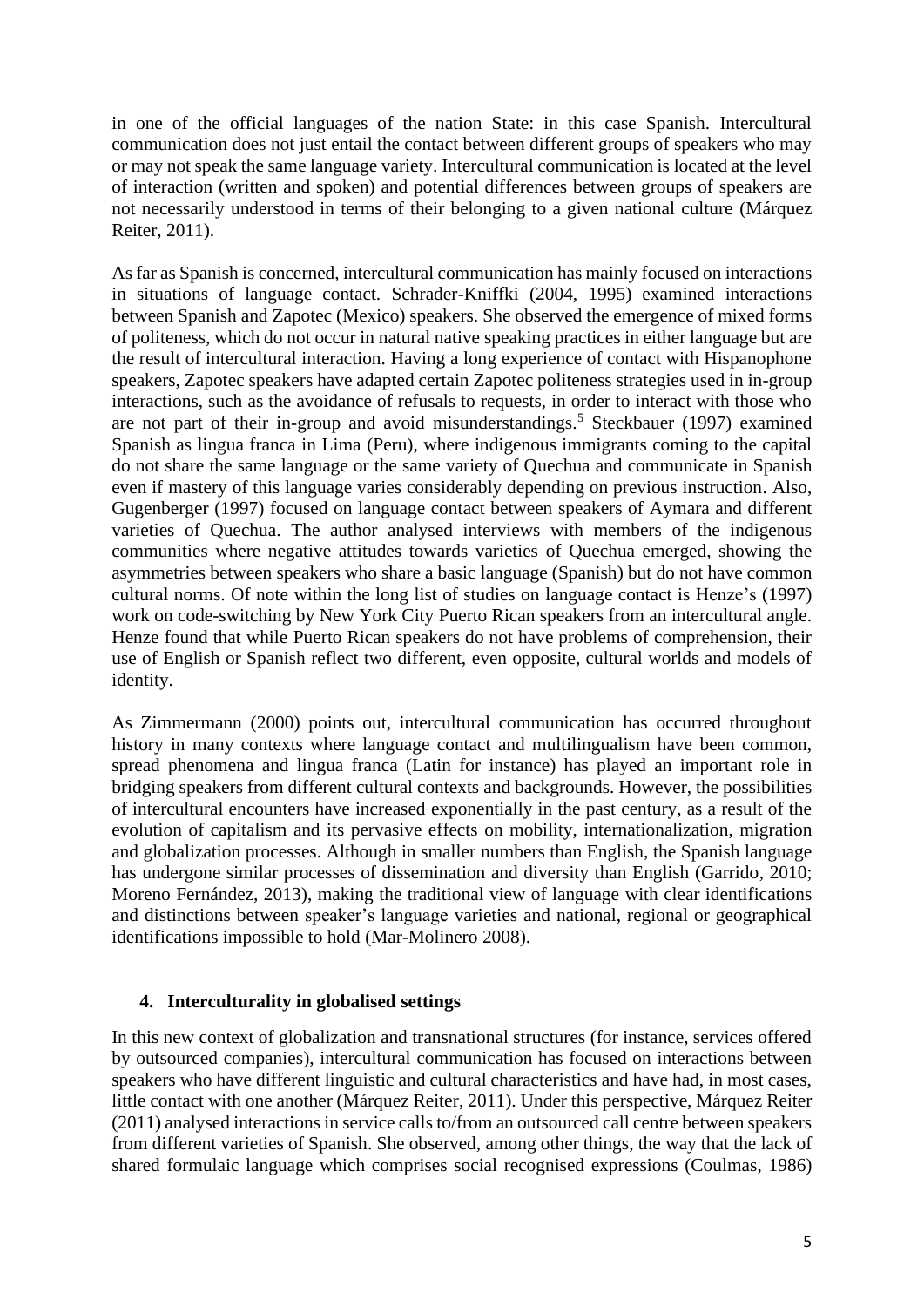leads to extended telephone closings as the participants attempt to coordinate interactional cessation without causing offence. A case in point was the use of *sí señor/a/ita* as a putative pre-closing device by speakers of Colombian Spanish after the confirmation of a service arrangement. The expression was often interpreted by speakers of River Plate Spanish as an acknowledgement token but not necessarily as projecting a next action, in this case the exchange of farewells. This allowed the latter to expand on the arrangement until an expression of thanks (*gracias* at line 162) was uttered with final intonation, indicating that the speaker had nothing else to add, as shown in example 2, below, taken from the database collected by Márquez Reiter (2011) but previously not analysed

Example (2) [C=client, A= telephone agent]

- 152 A: *Entonces nos comunicamos más adelante por el tema del acceso al internet desde*  153 *su habitación,*
- 154 C: *Sí señor*.
- 155 A: *Hablamos con el hotel y nos volvemos a poner en contacto con usted*.
- 156 C: *Sí señor.*
- 157 A: *le avisamos en cuanto antes, aquí figura que hay wifi en las habitaciones*
- 158 C: *Ajá*
- 159 A: *=pero vamos a aclaralo antes no sea cosa [que:*
- 160 C: *[Muy bien.*
- 161 A: *No sea así en la práctica*
- 162 C: *=excelente, gracias.*
- 163 A: *Por favor, (.) a las órdenes señor [Carlos*
- 164 C: *[gracias pues.*
- 165 A: *Hasta luego,*
- 166 C: *Adiós.*
- 167 A: *Que pase bien*
- 168 C: *Y usted también.*

'A: We communicate again for the internet access in your room

- C: Yes Sir
- A: We talk to the hotel and we contact you again
- C: Yes Sir
- A: We will contact you as soon as possible, here it says that the rooms have wifi
- C: Yes
- A: but let's make sure beforehand, just in case
- C: fine
- A: it is not like that
- C: Excellent, thank you
- A: please, at your service, Mr Carlos
- C: thank you then
- A: see you later
- C: Good-bye
- A: Best wishes
- C: to you too'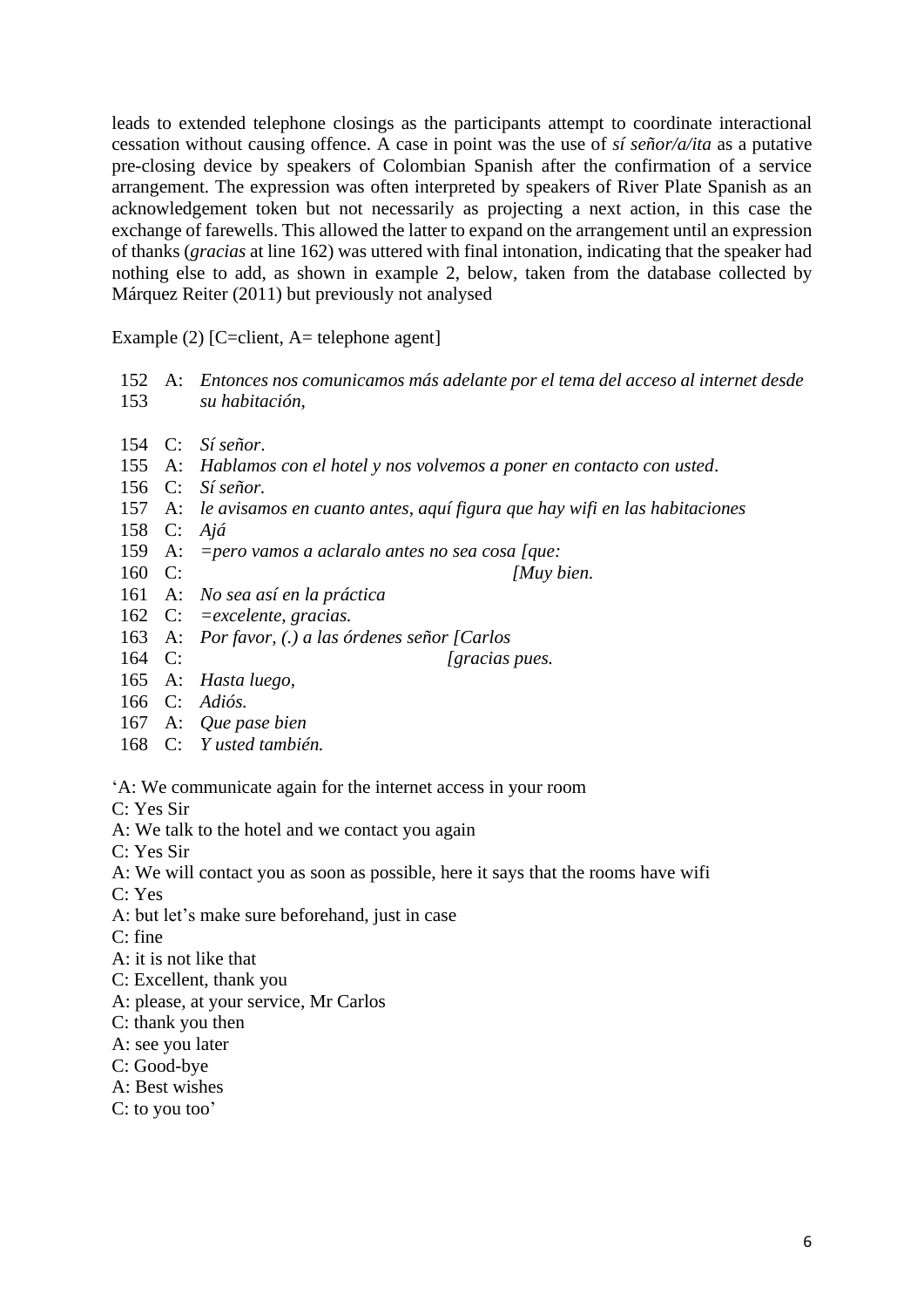In addition to the way in which the participants' differing formulaic expressions may affect the trajectory of the encounters, different social expectancies are also sometimes verbalised by means of metapragmatic comments and thus oriented to as marked behaviour, as illustrated below by example 3. This intercultural episode was taken from fieldnotes conducted during silent listening at the same call centre. The agent, Mariana, a speaker of River Plate Spanish who worked at the call centre to fund her postgraduate studies was in the middle of a call with a Mexican client. Following procedures on answering the call she proffered her first name to the client (e.g. *Vacaciones Inolvidables buenos días habla Mariana en qu le puedo ayudar*)

Example (3)

|           | 1 Mariana: Señor González de la Peña tenemos lugar en la Maya Grand |
|-----------|---------------------------------------------------------------------|
|           | para [cuatro personas]                                              |
| 2 Client: | [Licenciado ] González de la Peña, Mariana                          |
|           | 3 Mariana: <i>Doctora Mariana Pérez</i>                             |

4 Client: (0.8)

5 Mariana: *Señor Licenciado González de la Peña, sigue usted en línea,*

'Mariana: Mr González de la Peña we have vacancies at Maya Grand for [four people] Client: [Licenciado] González de la Peña, Mariana Mariana: Doctor Mariana Pérez Client: (0.8) Mariana: Mr Licenciado González de la Peña, are you still online?'

Example (3) showcases differences in the participants' cultural expectations of what constitutes an appropriate degree of deference in a business environment where the interactional parties are unfamiliar with one another and the agent's role is to service the client's needs. While Mariana, in line with her experience of working with Mexican clients, had addressed the caller deferentially by means of *usted* and, her use of vocatives was preceded by a title (Señor González de la Peña), the title was considered inappropriate by the client. The perceived lack of deference from the agent to the client is constructed as some sort of 'anomaly' (line 2) (Wolf, 2015) by the client. It is observed in the client's repair at line 2 to which the agent reacts with a counter in which she repairs the vocative used by the client to address her. In so doing, she resists what she perceives as unequal treatment while nonetheless respecting the client's wishes (line 5). In keeping with example (1) above the client and the agent in example (3), all claim self-identity in light of what they interpret as an inadequate categorisation of themselves by others.

Similar perspectives emerged in interviews with employees from the call centre. In these, participants reflected on their lived experience working with other Spanish-speaking Latin Americans. Among interculturally significant episodes, the participants reported the difficulty that the Colombian and Venezuelan *vis à vis* the Argentinean clientele have to decline service offers or express their lack of interest in sales pitches in a direct manner. Some of the author's analyses thus dwell on the intercultural ambivalent meaning of *sí* and *no*, respectively and on observed patterns of informality which were evaluated by Colombian, Mexican and Venezuelan employees as indicative of lack of respect. A case in point is offered in the words of a Venezuelan call centre supervisor: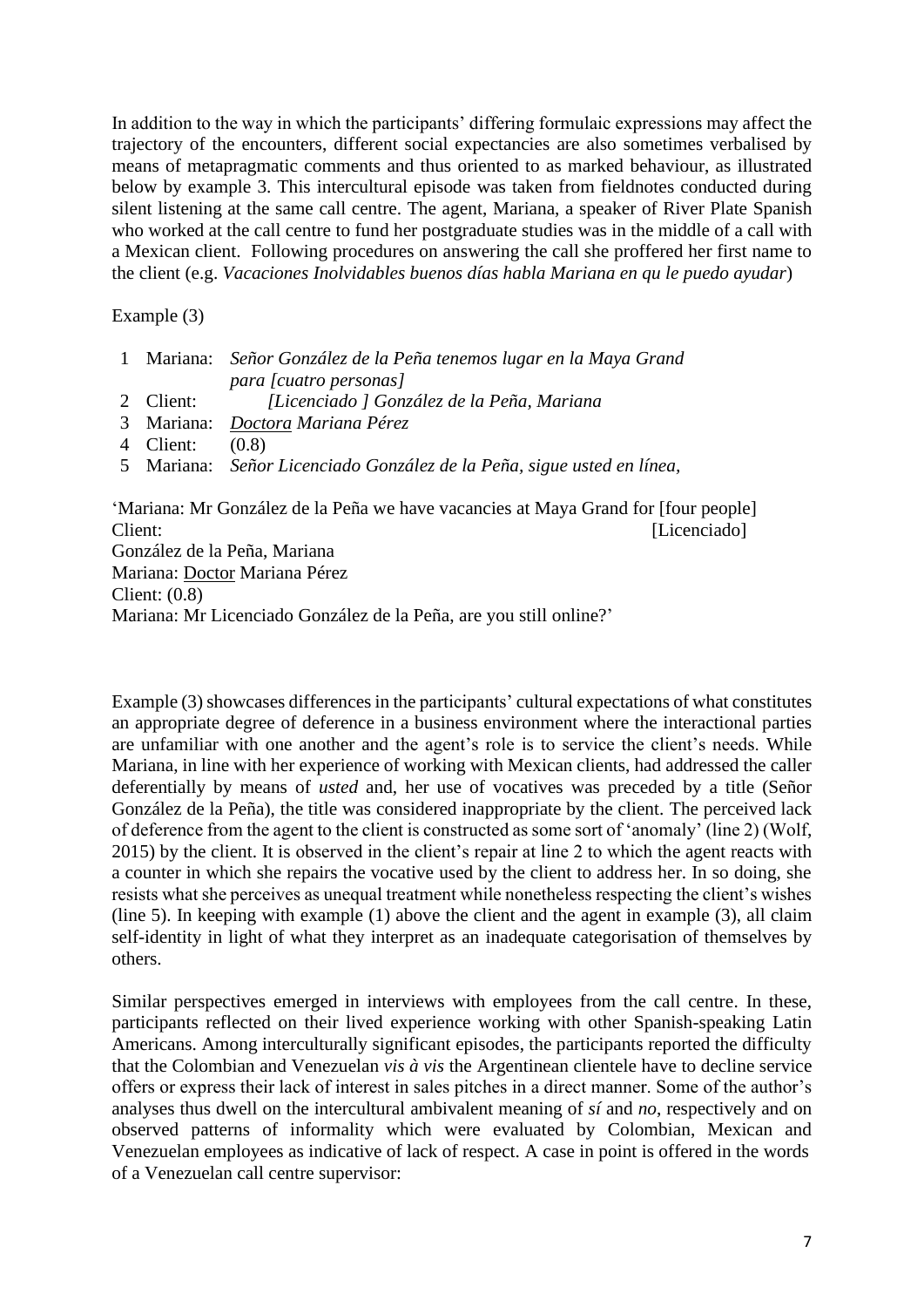#### Example (4)

*Nos vas a creerme pero hay veces, en realidad pasa muy a menudo que cuando los agentes están en línea me llaman la atención para que los ayude tronando los dedos. Es insólito. No se les ocurre poner al cliente en espera y venir a hablarme directamente. ¿Qué piensan, que soy? ¡¿Un perro?!*

'You won't believe me but at times, actually they do it quite often, when the agents are online, they call my attention asking for help by clicking their fingers. It's unbelievable. It doesn't occur to them to leave the client on hold and come and talk to me directly. What do they think I am?! A dog??!!'

Besides these assessments which indicate differences in what may be culturally appropriate in a given context, both agents and supervisors explained that clients from different parts of the Spanish-speaking world used different strategies to obtain a better service (Márquez Reiter 2013 on fabricated ignorance). Their intercultural perceptions were informed by their lived experience of contact with one another at the call centre. Indeed, experiential knowledge of living with different cultures has been shown to be particularly relevant in contexts of transnationalism such as migration and tourism.The notion of knowledge was recently drawn upon by Patiño-Santos and Márquez Reiter (2018) in their study of Latin Americans in a multicultural district in London. Their ethnographic study shows the ways a group of culturally diverse Spanish-speaking Latin Americans categorise each other on the basis of the knowledge of one another's behaviour that circulates among members of this social group. Such knowledge is 'hearsay' and based on stereotypes of one another. Patiño-Santos and Márquez Reiter note that "[T]hose who construct themselves as "knowledgeable" subjects spread ideas and beliefs about the "others", based on their everyday encounters with other Latin American migrants who do not share the same linguistic or migratory trajectories or cultural experiences" (2018, p. 4). In view of this, the authors put forward the notion of "banal interculturalism" to refer to the type of knowledge that emerges in the discourses that circulate among migrants about other migrants in diaspora.

The notion of banality has also proved useful in analysing transnational contexts such as those resulting from tourism (Thurlow and Jaworski, 2010, 2011 for sociolinguistic studies on tourism with a focus on English). Within Spanish, the language of tourism and issues of politeness have received some attention (see, for example, Calvi, 2012; Fernández Amaya, Hernández López and Garcés-Conejos, 2014, respectively), however, interculturality in contexts of tourism remains unexplored. Recent studies on globalisation processes have examined the cultural practices by which tourism is organized and experienced, as well as identified some of its communicative practices. According to Thurlow and Jaworski (2011) "tourism is a key site for the study of human communicative processes – most obviously with regards intercultural contact and exchange, but also in terms of the circulation of linguistic "material" (p.4). The way knowledge about culture and its representations are transmitted plays a key role in shaping the traveller and tourist experience, since they tend to form themselves ideas of the landscapes and cultures they will visit before travelling. Thurlow and Jaworski (2011) analysed instances of tourism discourse, such as TV travellers' programmes, guidebooks, and the greeting game in tourist tours. In the words Thurlow and Jaworski (2011, p.5) "The experience in tourism is semiotic in nature, since the tourist prepares the knowledge before travelling and then travels to collect the memories, in form of images mostly, of the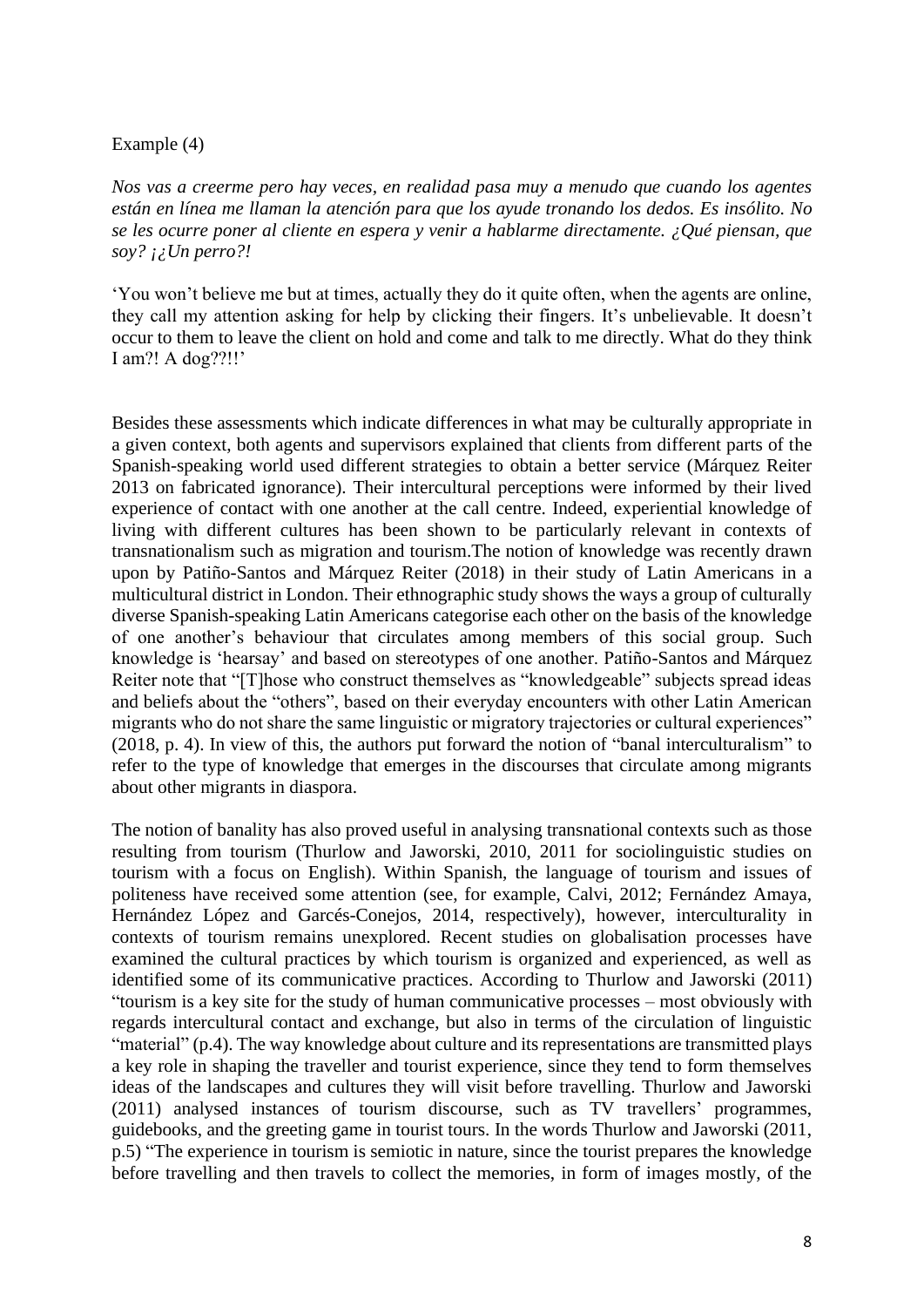experience which was recalled and confirmed by his experience". The knowledge of the visited landscapes and cultures is thus based on images featured in advertising and brochures, and enact instances of banal globalisation.

A case in point from our own database which comprises over 120 travellers' Trip Advisor reviews and responses of hotel stays in Cuba, Dominican Republic, Mexico and Spain, reveals the banal knowledge of the tourist destination that the travller has *vis à vis*their lived experience therein. As shown in example 5 below, the traveller's tourist experience is often juxtaposed against their knowledge of the chosen destination and their identity as global and therefore knowledgeable travellers.

Example (5) [Tripadvisor review and response, Hotel Meliá Varadero, Cuba]



*Rutifruti 148 Opinión escrita hace 2 días mediante dispositivo móvil (23/10/2018)*

#### *[Decepción](https://www.tripadvisor.es/ShowUserReviews-g147275-d4745875-r627048740-Hotel_Melia_Marina_Varadero-Varadero_Matanzas_Province_Cuba.html)*

*Estuvimos 4 noches en este hotel, como parte del combinado Habana/Varadero contratado en la agencia de viajes. Independientemente de que el clima no nos acompañó, he de decir que este hotel es lo peor que he encontrado en mis múltiples viajes al Caribe. El hotel se ve nuevo, con habitaciones bonitas e instalaciones a priori adecuadas. Hay que* 

*caminar un poquito y cruzar un puente para llegar a la playa, ya que ésta se encuentra al otro lado de la carretera.*

*Lo peor, con diferencia es el buffet; yo entiendo que hay restricciones en la comida, pero nunca jamás había estado en un buffet libre de un resort 5 estrellas y me había quedado con hambre. Nunca. Las personas alojadas allá teníamos todas la misma queja. Variedad nula (papas fritas congeladas, hamburguesas de burguer barato, y puntualmente arroz y frijoles), calidad nefasta, presentación inexistente. Cómo puede ser que no hubiera fruta, ni zumo en el desayuno. A veces había yogur líquido en una jarra....un desastre absoluto.* 

*No puedo hablar mal de la calidad de los tragos, puesto que sólo bebo ron, cerveza y agua, y eso es rico, en Cuba, pero de nuevo, la presentación deja mucho que desear. Y agua para la habitación, también en vaso de plástico????*

*En resumen, no recomendaría este hotel, no entiendo cómo la cadena Meliá permite estos estándares de calidad en sus hoteles.*

#### *Yeinsy J, Community Manager en Hotel Meliá Marina Varadero, respondió a esta opiniónRespondido: ayer*

#### *Estimado Rutifruti:*

*Sentimos enormemente que su experiencia con nosotros no haya sido satisfactoria. Todo el equipo se esfuerza al máximo para poder ofrecer una estancia de ensueño a nuestros huéspedes y nos entristece saber que en su caso no lo hemos conseguido.*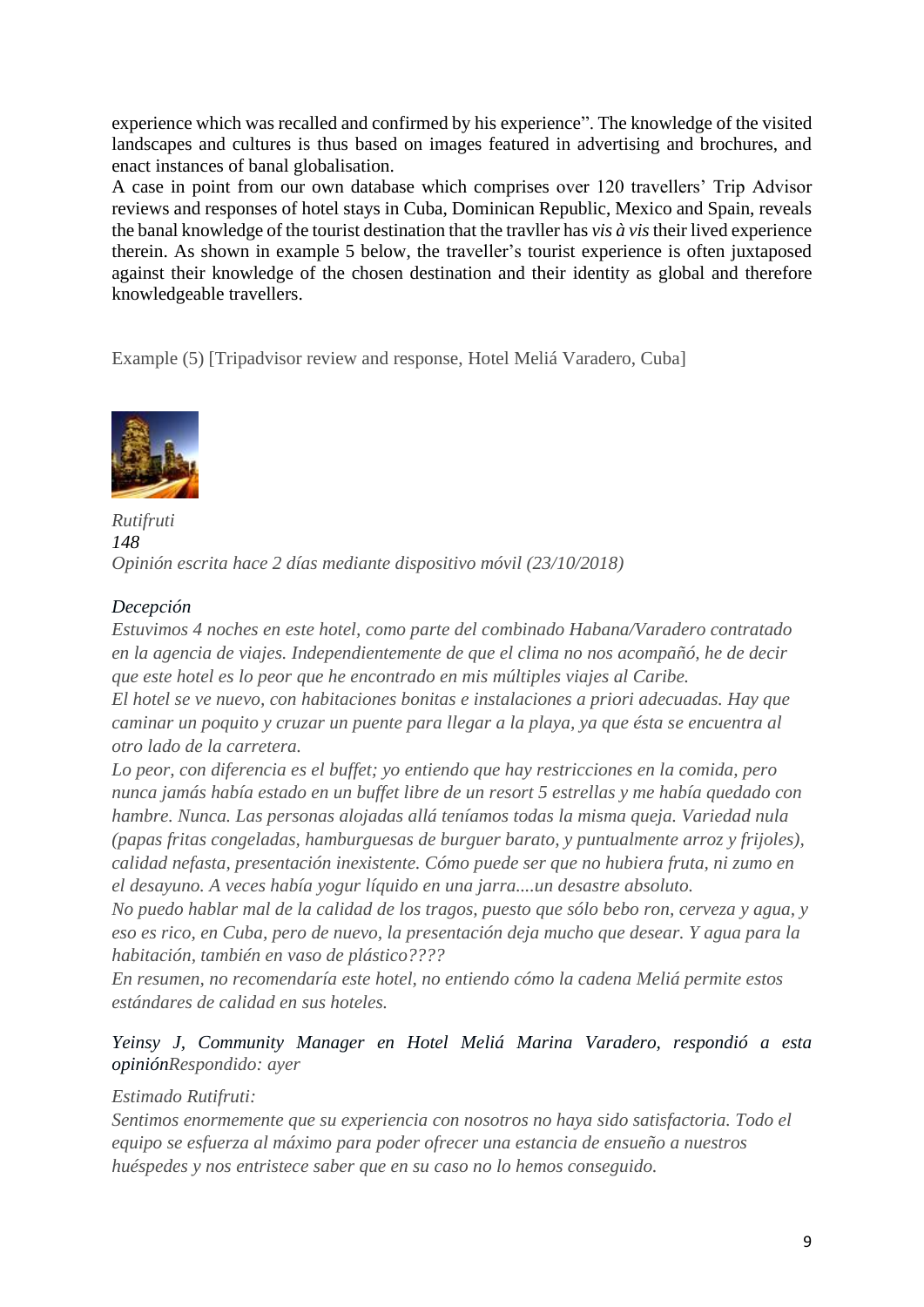*Sabemos que el clima es un punto muy relevante durante las vacaciones de cualquier cliente en un resort de playa y teniendo en cuenta que en este sentido no tuvieron suerte, podemos entender hayan tenido un mal comienzo.*

*Sin embargo nos ha sorprendido mucho su comentario acerca del buffet y queremos hacerle saber algunos detalles al respecto. Siguiendo precisamente los estándares correspondientes contamos invariablemente con tres tipos de carnes: cerdo, pollo y res y a ello se adicionan tres tipos más de carnes que alternan entre conejo, pavo y cordero. De la misma manera se encuentran siempre tres variedades de pescado, cinco variedades de embutidos y cuatro de queso. Las modalidades de cocción de estos alimentos también varía y permanece unido a ello la plancha para aquellas personas que así lo prefieran.*

*No obstante a ello rogamos acepte nuestras disculpas por no haber conseguido alcanzar sus expectativas La opinión de nuestros huéspedes es fundamental para nosotros y nos ayuda a conocer sus impresiones y valoraciones, siendo la mejor manera para determinar dónde debemos concentrar nuestros esfuerzos para superarnos cada día.*

*Esperamos tener otra oportunidad para demostrarle que sí podemos cumplir con sus expectativas y hacerle pasar unas vacaciones inolvidables con nosotros.*

*Sinceramente*

*Yeinsy Jimènez*

*Community Manager*

The reviewer, Rutifruti, presents him/herself as an experienced traveller who is an expert in the Caribbean ("el peor que he encontrado en mis múltiples viajes al Caribe"/'the worst I have encountered in my numerous trips to the Caribbean') and understands what qualifies a hotel as 5\*. It is the frequency and supposed range of travelling within the area and his/her past experience at other Meliá hotels that has vested the traveller with the epistemic authority to evaluate the service received as substandard. Interestingly, the traveller's misgivings indicate, on the one hand, an awareness of the local environment (e.g. the shortage of consumer goods in a country with economic restrictions such as Cuba) and, on the other, the global expectations of a 5\* hotel experience regardless of local structural conditions ("yo entiendo que hay restricciones en la comida", "pero nunca jamás había estado en un buffet libre de un resort 5 estrellas y me había quedado con hambre"/'I understand that there are food restrictions, but I had never been to a 5 star resort buffet and had felt hungry'). It is the image and lived experience of the latter coupled with the traveller's constructed image of the country, culture and stereotypical habits ("ron, cerveza y agua"/ 'rum, beer and water') (Jaworkski and Thurlow, 2011) that makes his/her on the ground experience difficult to understand and unacceptable. Global expectations are recurred to legitimise the critical assessment of the service received resulting thus in the erasure of the lived local cultural circumstances as valid.

As Thurlow and Jaworski (2011) point out, the key of the tourist experience is the expectations projected over the visited site, in this case the hotel's website and brand by which Meliá is known, and how they tally or not with reality. "Tourism seldom merely represents cultural difference or reflects existing socioeconomic relations within and between countries; instead, it is instrumental in producing the very culture that tourists set out to know, and in (re)organizing relations between groups, communities and entire nations" Thurlow & Jaworski (2011: 4). The intercultural experience and, more specifically, the creation of an 'interculture space' is resisted and challenged in favour of expected homogeneity. The hotel's response,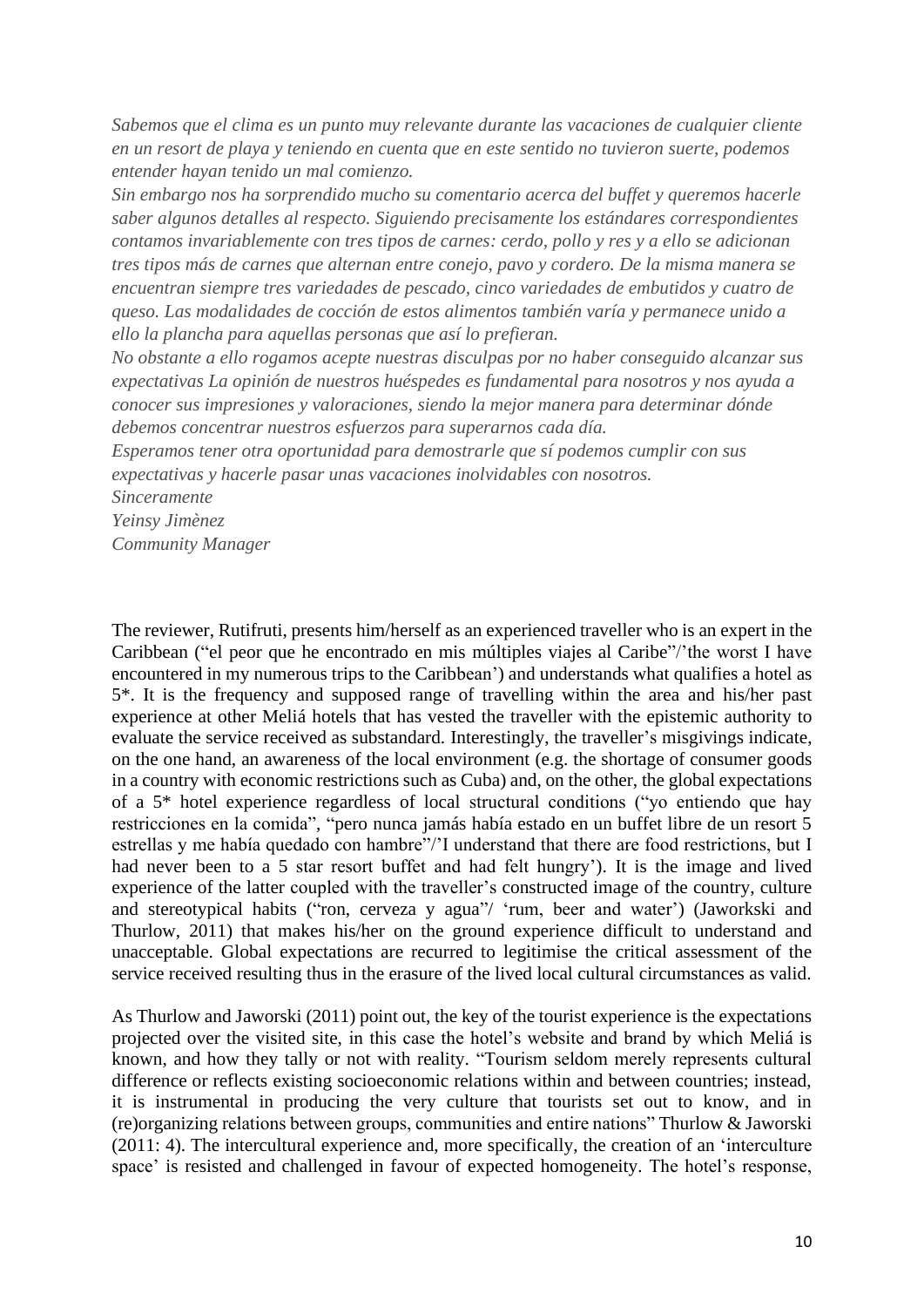unlike the customer's review, is constructed from a local rather than a global perspective (i.e. a branch of the Meliá chain of hotels). That a range of four different types of meat (i.e. carne, pollo, res and an alternate fourth one), including fish and dairy products was offered indicates that this, contrary to what the customer claimed, represented a good spread.

Example 5 illustrates how globalisation and its multinational corporations reshape the potentiality of intercultural exchange and its expectations.

#### **5. Concluding remarks**

In this chapter we have offered a discussion of the studies that have (in) directly examined intercultural communication in Spanish-speaking contexts. We did this by presenting a review of those studies that have tangentially focused on Spanish: contrastive pragmatic studies and demonstrated that the patterns observed cross-culturally cannot necessarily predict the communicative patterns that may emerge in intercultural contact. In so doing, we distinguished between cross-cultural and intercultural communication and offered a definition of the latter which departs from the accepted view that intercultural communication entails the encounter between speakers who do not share the same language. Instead, we showed that interculturality is constructed through interaction and that it can entail contact between speakers who share the same basic language but come from varied backgrounds. We have demonstrated this with the aid of examples which illustrate that when potential differences emerge in intercultural exchanges these cannot be necessarily attributed to questions of belonging to a given national culture.

Despite continuing research in the pragmatics of Spanish, as well as in other languages, that focuses on national cultures as represented by national languages, the traditional understanding of language with clear distinctions between speaker's language varieties and national, regional or geographical identifications is, in our view, untenable especially in the light of the rise and growth of globalisation and transnational mobility.

We have contended that in the interconnected world in which we now live where Spanish occupies an international and arguably a global role, interculturality is often informed by the lived experience of contact that individuals from different backgrounds have of each other and, that this is especially relevant in transnational settings. Contact between people who were previously separated by physical borders is now an everyday reality. In today's globalised world, direct knowledge of each other's cultures by way of lived physical or virtual experiences inform much of our daily exchanges with cultural others. In spite of this knowledge, intercultural experiences are often challenged in favour of an artificial homogeneity grounded in banalism.

In short, intercultural communication is not a question of "beam me up" but one of that requires the self-consciousness of understanding that we "are all astronauts on …some kind of [journey]" (*Star Trek*).

#### **References**

Blommaert, J. (2010). *The Sociolinguistics of Globalization.* Cambridge: Cambridge University Press.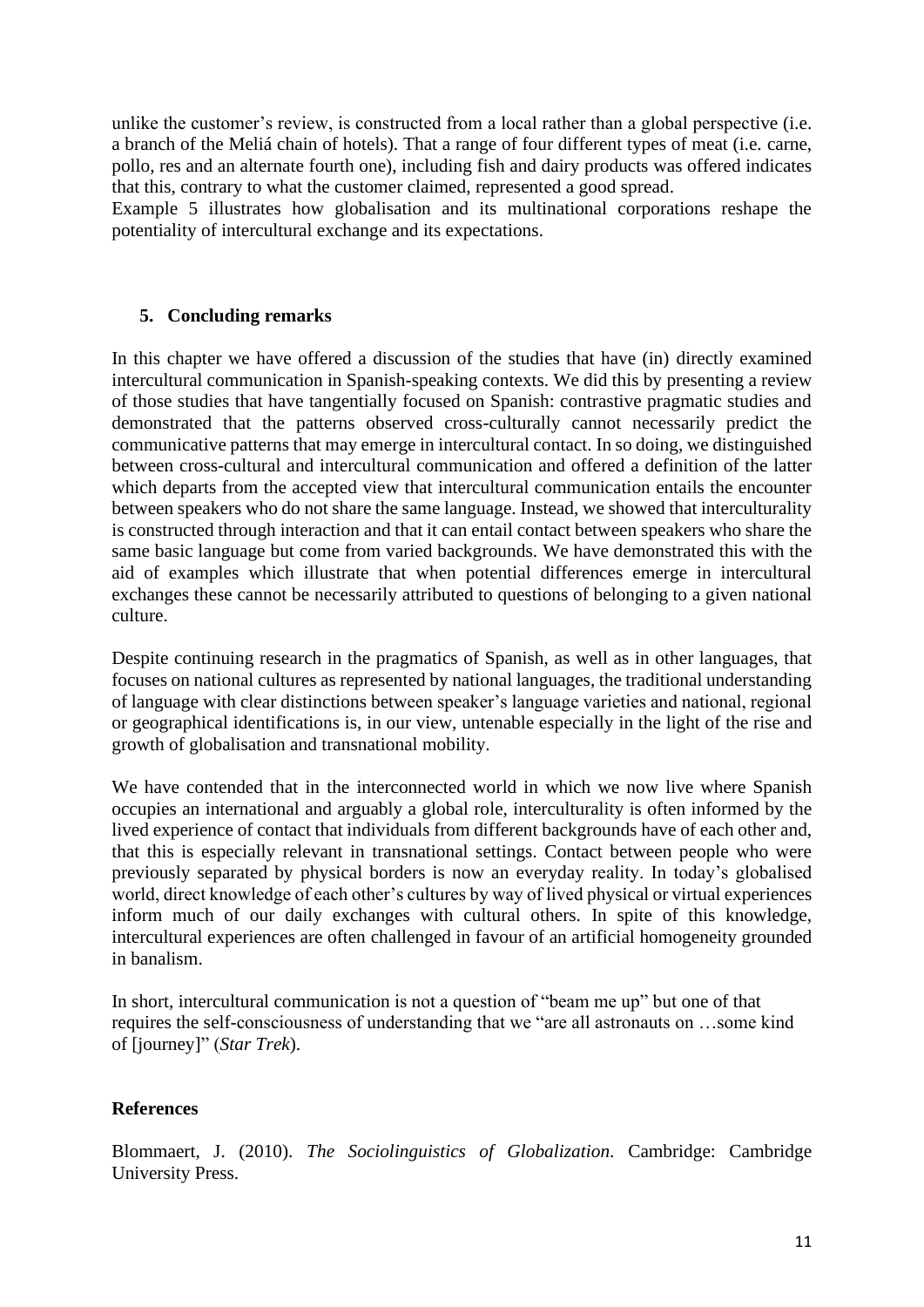Blum-Kulka, S. (1987). Indirectness and politeness in requests: same or different? *Journal of Pragmatics*, 11, 1, 131-146.

Bravo, D. (1998). ¿Reírse juntos?: un estudio de las imágenes sociales de hablantes españoles, mexicanos y suecos. In H. Havertake, G. Mulder & C. F. Maldonado, C. F. (Eds.). *La Pragmática lingüística del español: recientes desarrollos* (pp. 315-364). Amsterdam: Rodopi,

Brown, P., & Levinson, S. (1987). *Politeness: Some Universal in Language Usage*. Cambridge: Cambridge University Press.

Byram, M. (2003). (Ed). *Intercultural Competence*. Strasbourg: Council of Europe.

Calvi, M.V. (2012). (Ed). Palabras y cultura en la lengua del turismo. *Pasos: Revista de Turismo y Patrimonio Cultural*, 10, n 4.

Calvo Pérez, J. (2001) (Ed.). *Contacto interlinguistico e intercultural en el ámbito hispanico.* Valencia: Universitat de València.

Cameron, D. (2000). *Good to Talk? Living and Working in a Communication Culture.* London: Sage.

Coulmas, F. (1981) (Ed.). *Conversational Routine: Explorations in Standardized Communication Situations and Prepatterned Speech*. The Hague: Mouton.

Curcó, C. (1998). "¿No me harías un favorcito?": Reflexiones en torno a la expresión de la cortesía verbal en el español de México y el español peninsular. In H. Havertake, G. Mulder & C. Fraile (Eds.), *La pragmática lingüística del español. Recientes desarrollos* [Diálogos Hispánicos 22] (pp.129-171). Amsterdam: Rodopi.

Duchêne, A. & Heller, M. (2012) (Eds). *Language in Late Capitalism. Pride and profit.* London: Routledge.

Fant, L. (1996). Regulación conversacional en la negociación: Una comparación entre pautas mexicanas y peninsulares. In T. Kotschi, W. Oesterreicher, & K. Zimmermann (Eds.), *El español hablado y la cultura oral en España e Hispanoamérica* (pp.147-185). Frankfurt. Vervuert, Madrid: Iberoamericana.

Fant, L. (1989). Cultural mismatch in conversation: Spanish and Scandinavian communicative behaviour in negotiation settings. *Hermes Journal of Linguistics*, 3, 247-267.

Félix-Brasdefer, J. C. (2008). *Politeness in Mexico and the United States: A contrastive study of the realization and perception of refusals*. Amsterdam: John Benjamins.

Fernández-Amaya, L. (2013), Simultaneous Speech in American English and Spanish telephone closing. In J. Romero-Trillo & I. Kecskes. (Eds.), *Research Trends in Intercultural Pragmatics* (pp. 164-180). Boston: De Gruyter Mouton.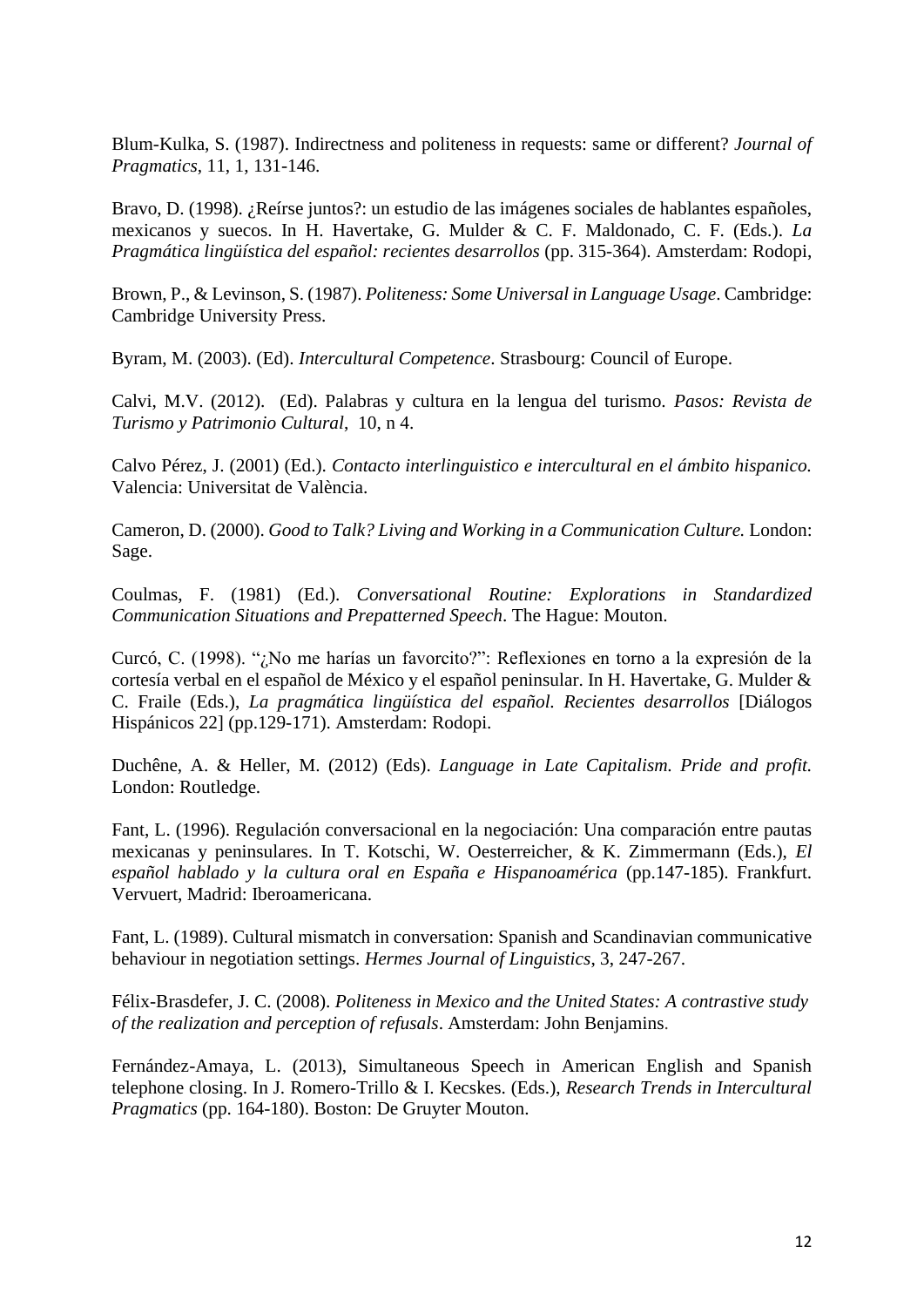Fernández-Amaya, L., Hernández López, M.O. & Garcés-Conejos Blitvich, P. (2014). Spanish travellers' expectations of service encounters in domestic and international settings. *Tourism, Culture and Communication*, 14, 117-134.

García, C. (2004). Reprendiendo y respondiendo a una reprimenda: Similitudes y diferencias entre peruanos y venezolanos. *Spanish in Context*, 1, 113-147.

Garrido, J. (2010). Lengua y globalización: inglés global y español pluricéntrico. *Historia y Comunicación Social,* 15, 63-95.

Gudyukunst, W. (2003) (Ed). *Cross-cultural and Intercultural Communication*. London: Sage.

Gugenberger, E. (1997). Incomunicación" y discriminación lingüística en el contexto intercultural (Perú). In K. Zimmermann & C. Bierbach (Eds.) *Lenguaje y comunicación intercultural en el mundo hispánico*. (pp.131-147). Frankfrut: Vervuert/ Madrid: Iberoamericana.

Gumperz, J. (1983). *Discourse strategies*. Cambridge: Cambridge University Press.

Heath, S. (1983). *Ways with words: Language, Life and work in communities and classrooms*. Cambridge: Cambridge University Press.

Heller, M. (2003). Globalization, the new economy and the commodification of language and identity. *Journal of Sociolinguistics*, 7, 473–498.

Henze, K. (1997). Comunicación intercultural y code-switching. Hacia una diferenciación de discursos distintos. In K. Zimmermann & C. Bierbach (Eds.) *Lenguaje y comunicación intercultural en el mundo hispánico*. (pp.87-104). Frankfrut: Vervuert/ Madrid: Iberoamericana.

Hickey, L. (1991). Comparatively polite people in Spain and Britain. *Association for Contemporary Iberian Studies,* 4,2-7.

Jaworski, A. & Thurlow, C. (2011). *Making Contact: Language, Tourism and Globalization.* London: Routledge.

Kecskes, I. (2017). Cross-cultural and intercultural pragmatics. In Y. Huang (Ed.). *The Oxford Handbook of Pragmatics* (pp. 400-415). Oxford: Oxford University Press.

Kecskes, I. (2014). *Intercultural Pragmatics.* New York: Oxford University Press.

Kramsch, Claire (2014). Language and culture. In R. Manchón (Ed). *Research Methods and [Approaches in Applied Linguistics: Looking back and moving forward](https://www.routledgehandbooks.com/author/Claire_Kramsch)*, *AILA Review*, 30-55.

[Kramsch,](https://www.routledgehandbooks.com/author/Claire_Kramsch) Claire and [Michiko](https://www.routledgehandbooks.com/author/Michiko_Uryu) Uryu (2011). ["Intercultural](https://www.routledgehandbooks.com/doi/10.4324/9780203805640.ch13) Contact, Hybridity, and Third [Space",](https://www.routledgehandbooks.com/doi/10.4324/9780203805640.ch13) in *The Routledge Handbook of Language and Intercultural [Communication](https://www.routledgehandbooks.com/doi/10.4324/9780203805640)* ed. [Jane](https://www.routledgehandbooks.com/author/Jane_Jackson) [Jackson](https://www.routledgehandbooks.com/author/Jane_Jackson) (Abingdon: Routledge, 30 Nov 2011 ) , Routledge Handbooks Online.

Leech, G. (1983). *Principles of Politeness*. London: Longman.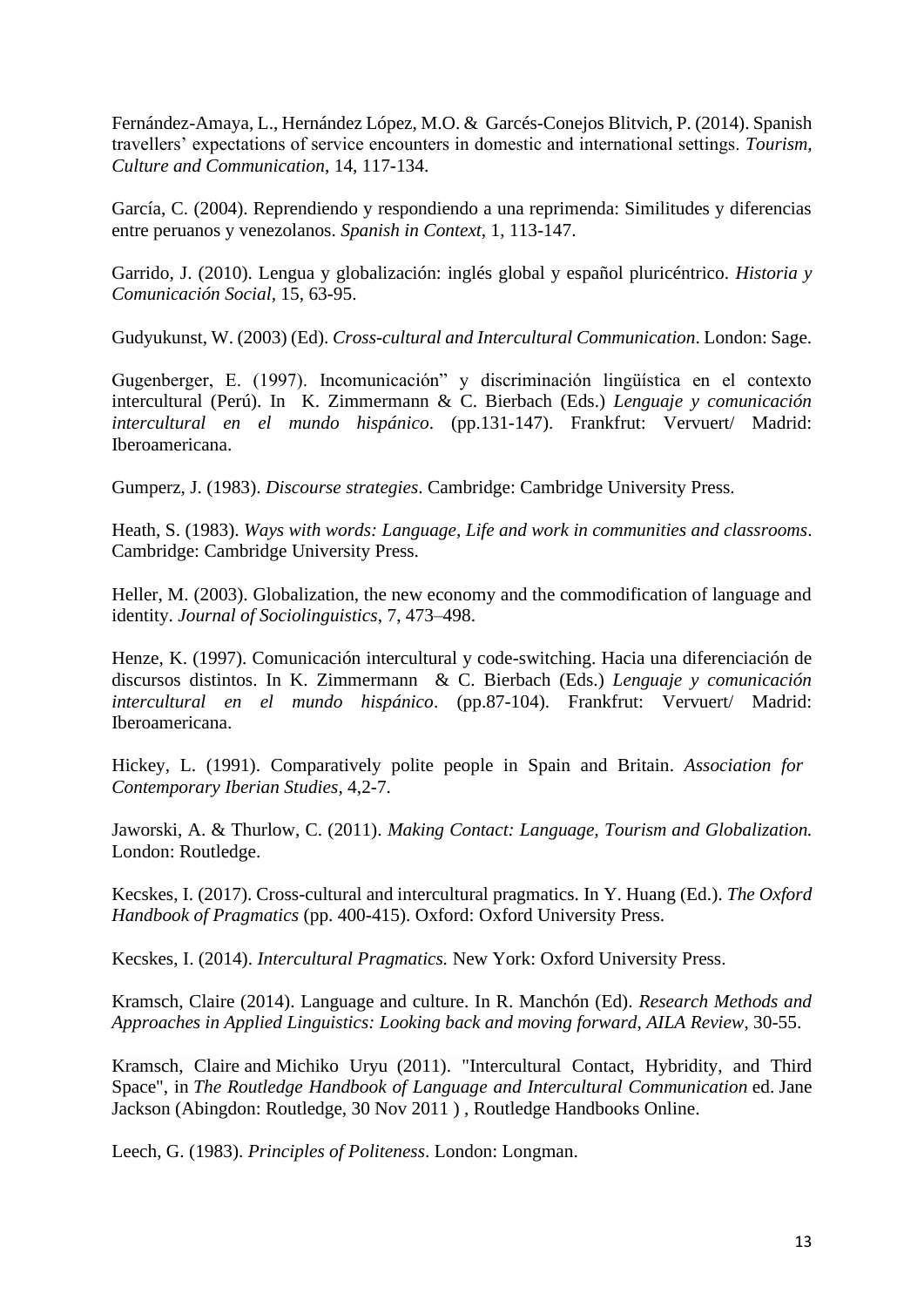Liddicoat, A. & Scarino, A. (2013). *Intercultural language learning and teaching.* Wiley Blackwell.

Liddicoat, A., Papademetre, L., Scarino, A. & M. Koller (2003). *Report on intercultural language learning.* Commonwealth of Australia.

Maíz Arévalo, C. (2012). Was that a compliment? Implicit compliments in English and Spanish, *Journal of Pragmatics* 44, 980-996.

Mar-Molinero, C. (2008). Subverting Cervantes: Language Authority in Global Spanish, *International Multilingual Research Journal*, 2:1-2, 27-47.

Márquez Reiter, R. (2013). Fabricated ignorance: The search for good value for money, *Pragmatics*, 23: 661-684.

Márquez Reiter, R. (2011). *Mediated Business Interactions. Intercultural Communication between Speakers of Spanish.* Edinburgh: Edinburgh University Press.

Márquez Reiter, R. (2010). 'A ella no le gusta que le digan María y a mí que me traten de tú': a window into Latin American diversity, *Sociolinguistic Studies*, 4, 413–22.

Márquez Reiter, R. (2009). How to get rid of a telemarketing agent? Face- work strategies in an intercultural service call. In F. Bargiela- Chiappini and M. Haugh (eds), *Face, Communication and Social Interaction* (pp. 55–77). London: Equinox.

Márquez Reiter, R. (2006), Interactional closeness in service calls to a Montevidean carer service company. *Research on Language and Social Interaction,* 39, 7–39.

Márquez Reiter, R. (2005). Complaint calls to a caregiver service company: the case of desahogo. *Intercultural Pragmatics*, 2, 481–514.

Márquez Reiter, R. (2003). Pragmatic variation in Spanish: External request modification in Uruguayan and Peninsular Spanish. In R. Núñez-Cedeño, L. López, & R. Cameron (Eds.), A *Romance Perspective on Language Knowledge and Use* (pp.167-180). Amsterdam: John Benjamins.

Márquez Reiter, R. (2002). A contrastive study of indirectness in Spanish: evidence from Peninsular Uruguayan Spanish. *Pragmatics*, 12, 135–151.

Márquez Reiter, R. (2000). *Linguistic Politeness in Britain and Uruguay.* Amsterdam: John Benjamins.

Márquez-Reiter, R. & Placencia, M. E. (2005). *Spanish Pragmatics.* London: Palgrave Macmillan.

Michaels, S. & James C. (1984). Oral discourse styles: Classroom interaction and the acquisition of literacy. In Tannen, D. *Coherence in spoken and written discourse*, (pp. 219- 244). Norwood NJ: Ablex.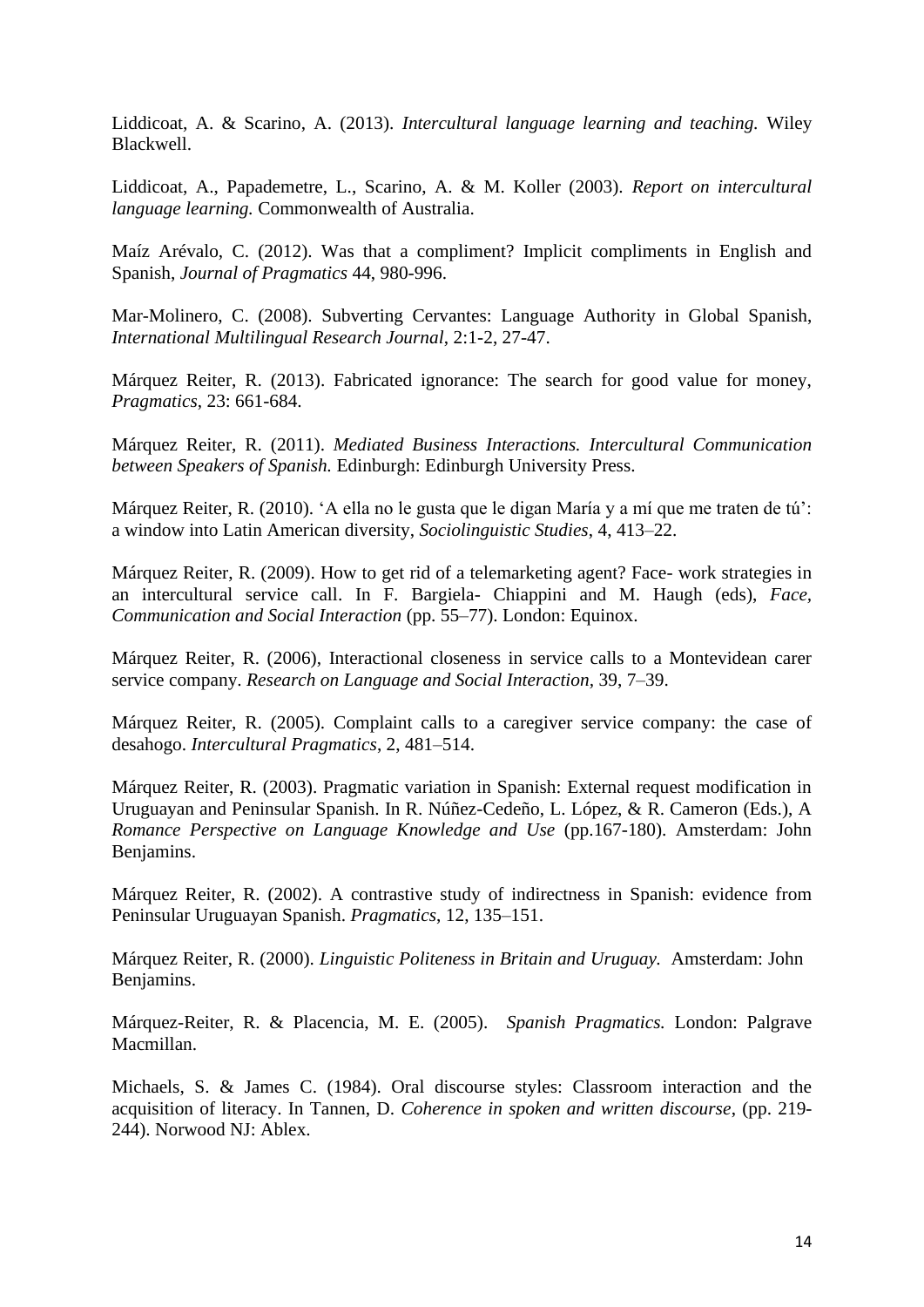Moreno Fernández, F. (2013). "Lingüística y migraciones hispánicas". *Lengua y Migracion* 5, 67-89.

Patiño-Santos, A. & Márquez Reiter, R. (2018). Banal interculturalism. Latin Americans in Elephant & Castle, *Language and Intercultural Communication* <https://doi.org/10.1080/14708477.2018.1508292>

Placencia, M. E. (1994). "Pragmatics across varieties of Spanish". *Donaire*, 2, 65-77.

Placencia, María Elena (1998). "Pragmatic variation: Ecuadorian Spanish vs. Peninsular Spanish". *Spanish Applied Linguistics*, 2(1), 71-106.

Risager, K. (2006). *Language and culture. Global flows and local complexity*. Abingdon: Multilingual Matters

Ruiz de Zarobe, L. (2004). El acto de habla de "invitación" en español y en francés: análisis comparativo de la cortesía. *Revista Española de Lingüística,* 34 , 421-454.

Schrader-Kniffki, M. (2004). Speaking Spanish with Zapotec meaning. Requests and promises in intercultural communication in Oaxaca. In Placencia, M. E. & Reiter Márquez, R. (Eds.). Current trends in the pragmatics of Spanish. (pp. 157-174). Amsterdam/ Philadelphia: John Benjamins,

Schrader-Kniffki, Ma. (1995). "Pragmática y contacto lingüístico. Sistemas de tratamiento zapoteco y español y su uso por zapotecos bilingües (México)". In K.Zimmermann (Ed.), *Lenguas en contacto. Nuevos enfoques (*pp.73-79). Frankfurt, Vervuert.

Siebold, K. (2008). *Actos de habla y cortesía verbal en alemán y español. Estudio pragmalingüístico e intercultural*. Peter Lang.

Sifianou, M. (2013). The impact of globalisation on politeness and impoliteness. *Journal of Pragmatics,*55, 86-102.

Steckbauer, S. M. (1997). "El español como lingua franca de los inmigrantes indígenas en Lima". In Zimmermann, K. & Bierbach, C. (Eds.) *Lenguaje y comunicación intercultural en el mundo hispánico*. (pp.147-169). Frankfurt: Vervuert/ Madrid: Iberoamericana.

Thomas, J. (1983). "Cross-Cultural Pragmatic Failure", *Applied Linguistics* 4: 2, 91-112.

Thurlow, C. & Jaworski, A. (2011). Tourism Discourse. Languages and banal globalization. *Applied Linguistics Review* 2, 285-312.

Urciuoli, B. (2011). Discussion essay: Semiotic properties of racializing discourses. *Journal of Linguistic Anthropology*, 21(1), E113–E122.

Wolf, H.G. (2015). "Language and culture in intercultural communication." In Sharifian, Farzad (ed.). *The Routledge Handbook of Cultural Linguistics*. Chapter 31. Oxford/New York: Routledge.